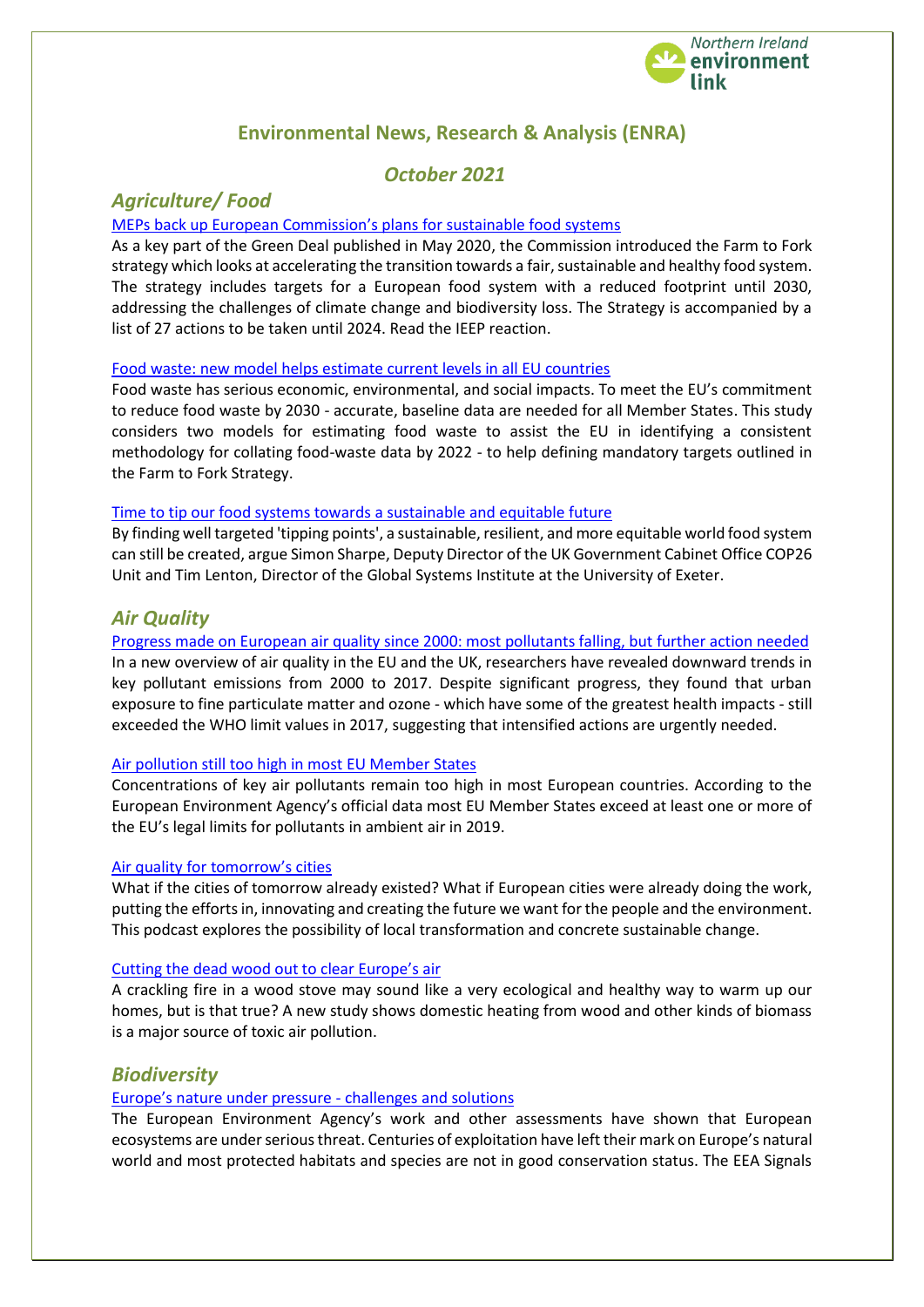2021 presents an overview of the problems Europe's nature is facing and points to strategies to reverse the situation.

#### [Ensuring a strong evidence base to protect wild pollinators](https://ieep.eu/news/ensuring-a-strong-evidence-base-to-protect-wild-pollinators)

Building on its extensive work on pollinator conservation, IEEP is joining forces with 25 organisations to contribute to reversing the decline of wild pollinators in Europe. Wild pollinators provide a wide range of benefits to crops, wild plants, and human wellbeing - but they are declining in numbers and diversity in Europe and around the world, due to climate change, land use and habitat loss. The full extent of their decline, its complex causes and the most effective ways to respond to it are still not well understood.

## *Climate Action*

#### [COP26: Over 200 health journals unite in calling for urgent action on climate change](https://www.scotsman.com/news/environment/cop26-over-200-health-journals-unite-in-calling-for-urgent-action-on-climate-change-3371925)

More than 200 health journals worldwide are publishing an editorial calling on leaders to take emergency action on climate change and protect health. (*The Scotsman – Environment*)

#### [Towards net-zero: Sound policies need science](https://ieep.eu/news/towards-net-zero-sound-policies-need-science?utm_medium=email&utm_campaign=September%202021%20monthly%20newsletter&utm_content=September%202021%20monthly%20newsletter+CID_56a2858db4c7b71a5659ee303d4e34a1&utm_source=Email%20marketing%20software&utm_term=owards%20net-zero%20Sound%20policies%20need%20science)

Following the release of the Fit for 55 package and the EU Climate Law's promise to create a Climate Change Advisory Board, IEEP and the EEAC Network gathered scientists and policymakers to discuss how scientific evidence can best be used in the context of European climate policymaking.

## *Covid-19*

#### [IUCN Congress closes with call for a post-pandemic recovery based on nature](https://www.iucn.org/news/secretariat/202109/iucn-congress-closes-call-a-post-pandemic-recovery-based-nature)

The IUCN World Conservation Congress closed setting the nature conservation agenda for the next decade and beyond. The IUCN Congress urged governments to implement a nature-based recovery from the pandemic, investing at least 10% of global recovery funds in nature, and adopted a series of resolutions and commitments to urgently address the interlinked climate and biodiversity crises.

## *Circular Economy*

### [Pulling the plug on consumer frustration and e-waste: Commission proposes a common charger for](https://ec.europa.eu/commission/presscorner/detail/en/IP_21_4613)  [electronic devices](https://ec.europa.eu/commission/presscorner/detail/en/IP_21_4613)

The Commission has taken an important step against e-waste and consumer inconvenience, caused by the prevalence of different, incompatible chargers for electronic devices. Years of working with industry on a voluntary approach already brought down the number of mobile phone chargers from 30 to 3 within the last decade, but could not deliver a complete solution. The Commission is now putting forward legislation to establish a common charging solution for all relevant devices.

#### [Collecting more and better: the final push to reach 100% glass circularity](https://www.euractiv.com/section/energy-environment/news/collecting-more-and-better-the-final-push-to-reach-100-glass-circularity/)

Glass packaging already has one of the highest recycling rates in Europe, but better collection of a greater amount of glass is needed to meet Europe's goal of a 75% recycling rate and, eventually, reach complete circularity. But it is yet to reach complete circularity – some glass is still wasted and new glass is still made using carbon-intensive production.

## *Energy*

#### [Simpler EU energy labels for lighting products](https://ec.europa.eu/commission/presscorner/detail/en/IP_21_4484)

To help EU consumers cut their energy bills and carbon footprint, a brand new version of the widelyrecognised EU energy label for light bulbs and other lighting products will be applicable in all shops and online retail outlets from 1 September 2021. The move follows the considerable improvement in energy efficiency in this sector in recent years

## *Freshwater/ Water*

[New dual screening method for emerging pollutant chemicals in urban wastewater](https://ec.europa.eu/environment/integration/research/newsalert/pdf/567na4-en_new-dual-screening-method-for-emerging-pollutant-chemicals-in-urban-wastewater-lyon-france.pdf)